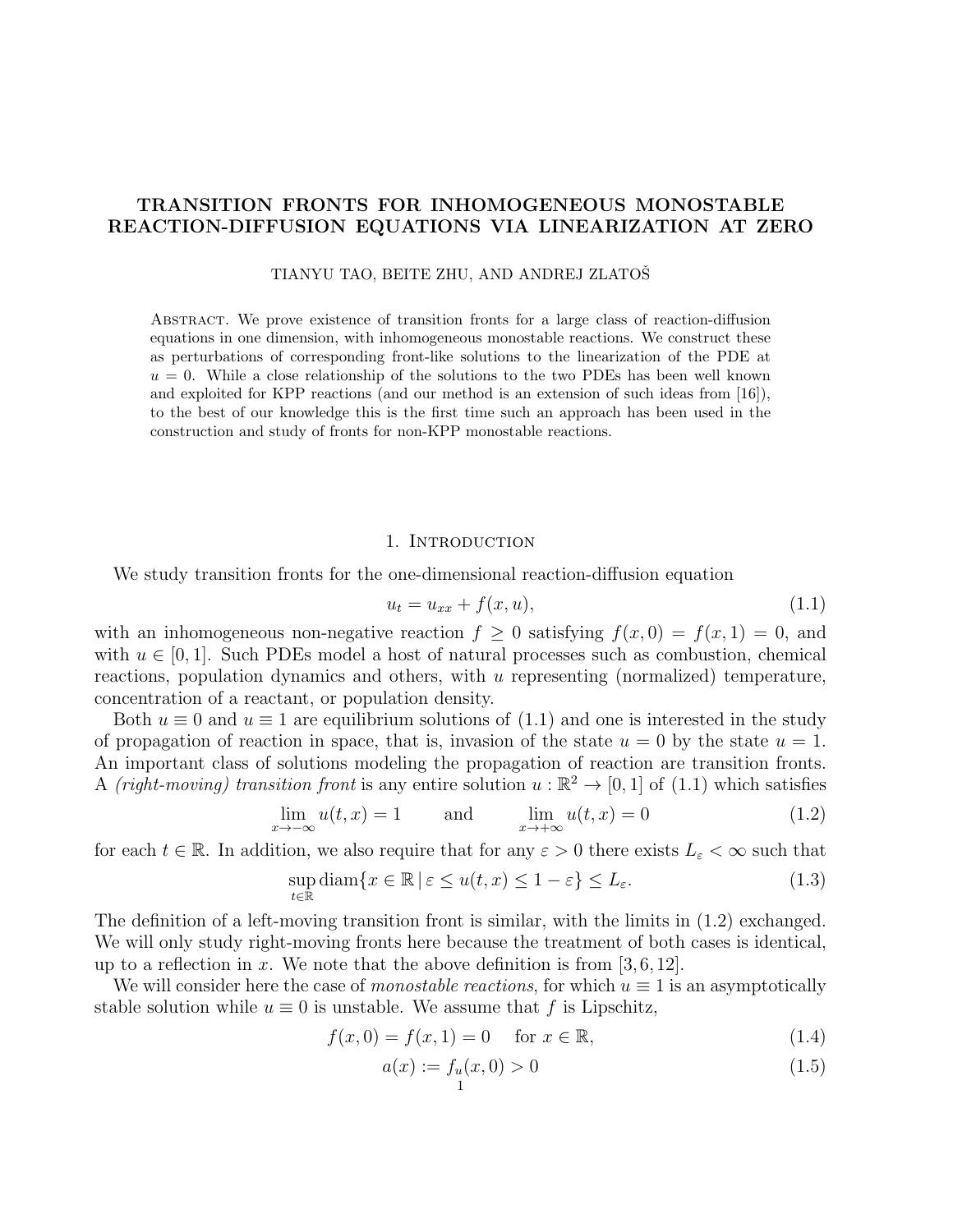exists for  $x \in \mathbb{R}^d$ , and

$$
a(x)g_0(u) \le f(x, u) \le a(x)g_1(u) \quad \text{for } (x, u) \in \mathbb{R} \times [0, 1],
$$
 (1.6)

where  $g_0, g_1 \in C^1([0, 1])$  satisfy

$$
g_0(0) = g_0(1) = 0,
$$
  $g'_0(0) = 1,$   $g_0(u) > 0$  and  $g'_0(u) \le 1$  for  $u \in (0, 1), (1.7)$ 

$$
g_1(0) = 0,
$$
  $g'_1(0) = 1,$   $g'_1(u) \ge 1$  for  $u \in [0, 1],$  (1.8)

$$
\int_0^1 \frac{g_1(u) - g_0(u)}{u^2} du < \infty. \tag{1.9}
$$

Finally, we let

$$
a_{-} := \inf_{x \in \mathbb{R}} a(x) \le \sup_{x \in \mathbb{R}} a(x) =: a_{+}.
$$
 (1.10)

When the reaction  $f(x, u) = f(u) > 0$  is homogeneous, a special case of transition fronts are traveling fronts. These are of the form  $u(t, x) = U(x - ct)$ , with some front speed c and front profile U such that  $\lim_{s\to\infty} U(s) = 1$  and  $\lim_{s\to\infty} U(s) = 0$ , and their study goes back to the seminal works of Kolmogorov, Petrovskii, and Piskunov [5], and Fisher [4]. They considered KPP reactions, a special case of monostable reactions with  $g_1(u) = u$ , and found that for each  $c \geq c_0 := 2\sqrt{f'(0)}$  there is a unique traveling front  $u(t, x) = U_c(x - ct)$ . A simple phase-plane analysis argument (see Aronson and Weinberger [1]) shows that this turns out to be the case for general homogeneous monostable reactions, although with a different  $c_0 \geq 2\sqrt{f'(0)}$ . In contrast, *ignition reactions*, satisfying  $f(u) = 0$  for  $u \in [0, \theta] \cup \{1\}$  and  $f(u) > 0$  for  $u \in (\theta, 1)$  (for some *ignition temperature*  $\theta \in (0, 1)$ ), give rise to a single speed  $c_0 > 0$  and a single traveling front [1].

Despite many developments for homogeneous and space-periodic reactions in the almost eight decades since  $\left[4, 5\right]$  (see the reviews  $\left[2, 15\right]$  and references therein), transition fronts in spatially non-periodic media have only been studied relatively recently. The first existence of transition fronts result, for small perturbations of homogeneous bistable reactions (the latter are such that  $f(u) < 0$  for  $u \in (0, \theta)$  and  $f(u) > 0$  for  $u \in (\theta, 1)$ , was obtained by Vakulenko and Volpert [14]. Existence without a hypothesis of closeness to a homogeneous reaction, for ignition reactions of the form  $f(x, u) = a(x)g(u)$  with some ignition g, was proved by Mellet, Roquejoffre, and Sire [8], and by Nolen and Ryzhik [11] (see also [7] for uniqueness and stability results for these reactions). Existence, uniqueness, and stability of fronts for general inhomogeneous ignition reactions was proved by Zlatoš [17]. He also proved existence of fronts for some monostable reactions which are in some sense not too far from ignition ones (satisfying, in particular, sup<sub>x∈R</sub>  $f_u(x, 0) \leq \frac{1}{4}$  $\frac{1}{4}c_0^2$ , with  $c_0$  the unique speed for some ignition  $f_0$  with  $f(x, u) \ge f_0(u)$  for all  $(x, u) \in \mathbb{R}^d \times [0, 1]$ . All these results are based on recovering a front as a locally uniform limit, along a subsequence, of solutions  $u_n$  of the Cauchy problem with initial data  $u_n(\tau_n, x) \approx \chi_{(-\infty, -n)}(x)$ , where  $\tau_n \to -\infty$  are such that  $u_n(0,0) = \frac{1}{2}$ . Existence of a limit u on  $\mathbb{R}^2$  is guaranteed by parabolic regularity, and the challenge is to show that  $u$  is a transition front. We note that even in the monostable case in [17], when one expects multiple transition fronts, existence of only a single transition front was obtained.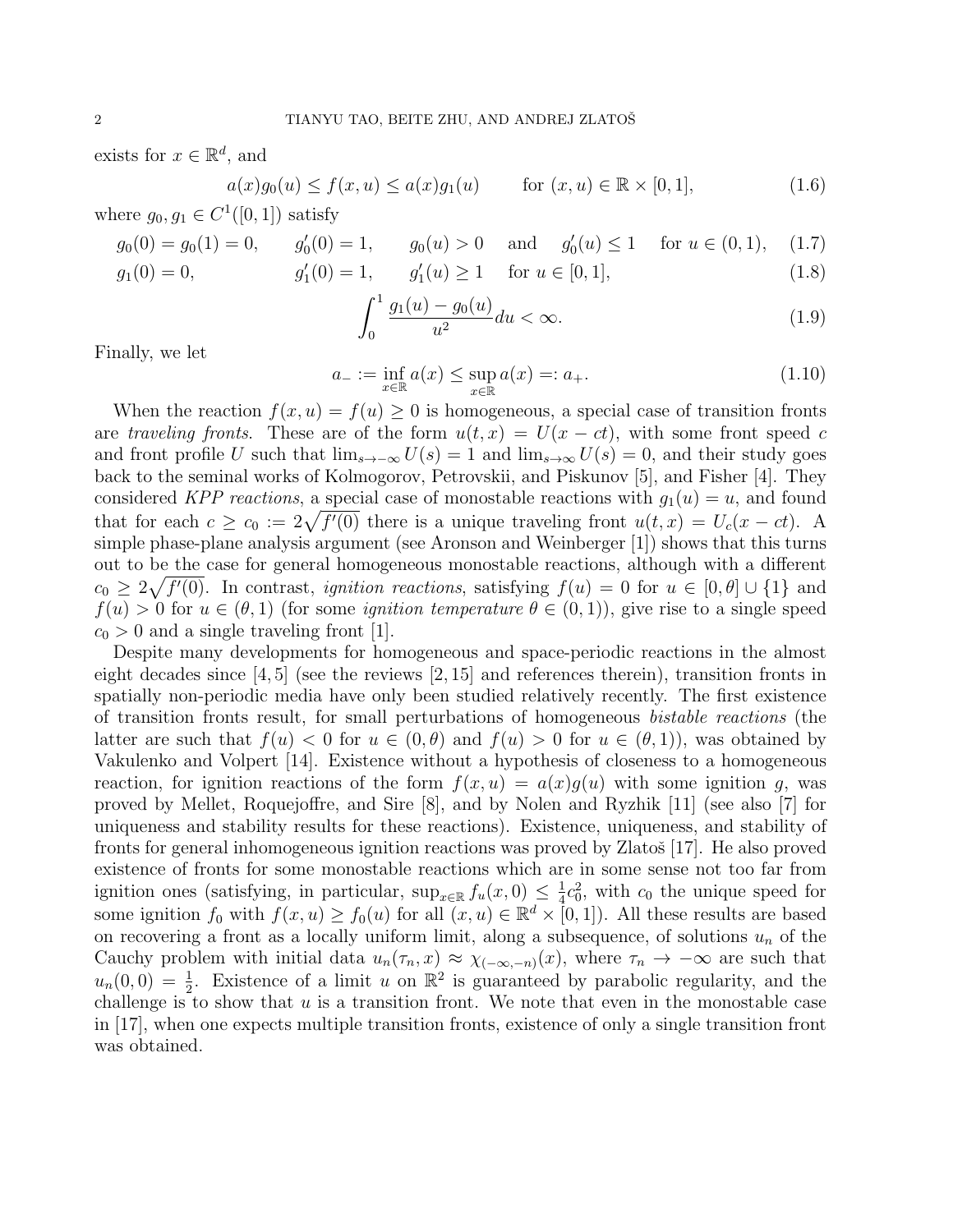A very different approach has been used by Nolen, Roquejoffre, Ryzhik, and Zlatoš [10], and by Zlatoš [16] to prove existence of multiple transition fronts for inhomogeneous KPP reactions. It is well known that when  $f$  is KPP, then there is a close relationship between the solutions of (1.1) and those of its linearization

$$
v_t = v_{xx} + a(x)v \tag{1.11}
$$

at  $u = 0$ . The reason for this is that all KPP fronts are *pulled*, with the front speeds determined by the reaction at  $u = 0$ , which is due to the *reaction strength*  $\frac{f(x,u)}{u}$  being largest at  $u = 0$  for any fixed  $x \in \mathbb{R}$ . This is in stark contrast with ignition fronts, which are always pushed because they are "driven" by the reaction at intermediate values of  $u$ .

One can therefore consider the simpler front-like solutions of (1.11), which are of the form

$$
v_{\lambda}(t,x) = e^{\lambda t} \phi_{\lambda}(x). \tag{1.12}
$$

Here  $\phi_{\lambda} > 0$  is a generalized eigenfunction of the operator  $\mathcal{L} := \partial_{xx} + a(x)$ , satisfying

$$
\phi''_{\lambda} + a(x)\phi_{\lambda} = \lambda \phi_{\lambda} \tag{1.13}
$$

on R, which exponentially grows to  $\infty$  as  $x \to -\infty$  and exponentially decays to 0 as  $x \to \infty$ . If we let  $\lambda_0 := \sup \sigma(\mathcal{L})$  be the supremum of the spectrum of  $\mathcal{L}$ , which satisfies  $\lambda_0 \in [a_-, a_+]$ because  $\sigma(\partial_{xx}) = (-\infty, 0]$ , then it is a well known spectral theory result that such  $\phi_{\lambda}$  exists precisely when  $\lambda > \lambda_0$ , and is unique if we also require  $\phi_{\lambda}(0) = 1$ .

For KPP reactions one can try to use these solutions to find transition fronts for (1.1) with

$$
\lim_{x \to \infty} \frac{u_{\lambda}(t, x)}{v_{\lambda}(t, x)} = 1
$$
\n(1.14)

for each  $t \in \mathbb{R}$ , at least for some  $\lambda > \lambda_0$ . This has been achieved in [10] for KPP reactions which converge to a homogeneous KPP reaction as  $|x| \to \infty$ , and for more general KPP reactions in [16]. In both cases one needs  $\lambda_0 < 2a_-$  (otherwise it is possible that no transition fronts exist [10]) and  $\lambda \in (\lambda_0, 2a_-)$ .

In the present paper we show that this linearization approach can be extended to general non-KPP monostable reactions. Our method is an extension of the (relatively simple and robust) approach from [16]. There it was discovered that while  $v_{\lambda}$  is obviously a super-solution of (1.1) when  $g_1(u) = u$  (i.e., in the KPP case), one can also use  $v_\lambda$  to find a sub-solution of the form  $\tilde{w}_{\lambda}(t,x) = \tilde{h}_{\lambda}(v_{\lambda}(t,x))$ , for  $\lambda \in (\lambda_0, 2a)$  and an appropriate  $g_0$ -dependent increasing function  $\tilde{h}_{\lambda} : [0, \infty) \to [0, 1)$  with

$$
\tilde{h}_{\lambda}(0) = 0, \qquad \tilde{h}'_{\lambda}(0) = 1, \qquad \lim_{v \to \infty} \tilde{h}_{\lambda}(v) = 1, \qquad \tilde{h}_{\lambda}(v) \le v \quad \text{on } [0, \infty). \tag{1.15}
$$

It follows that  $\tilde{w}_{\lambda} \leq v_{\lambda}$ , and one can then find a transition front  $u_{\lambda}$  between the two using parabolic regularity (see below).

Since this  $\tilde{w}_{\lambda}$  depends on  $g_0$  but not on  $g_1$ , it remains a sub-solution even for  $g_1(u) \geq u$ (the latter follows from  $(1.8)$ ). On the other hand,  $v_{\lambda}$  need not be anymore a super-solution. However, we prove here that one can still construct a super-solution of the form  $w_{\lambda}(t, x) =$  $h_{\lambda}(v_{\lambda}(t, x))$ , for an appropriate increasing  $h_{\lambda}: [0, \infty) \to [0, \infty)$  such that

$$
h_{\lambda}(0) = 0, \qquad h'_{\lambda}(0) = 1, \qquad h''_{\lambda}(v) \ge 0 \quad \text{on } h_{\lambda}^{-1}([0, 1]). \tag{1.16}
$$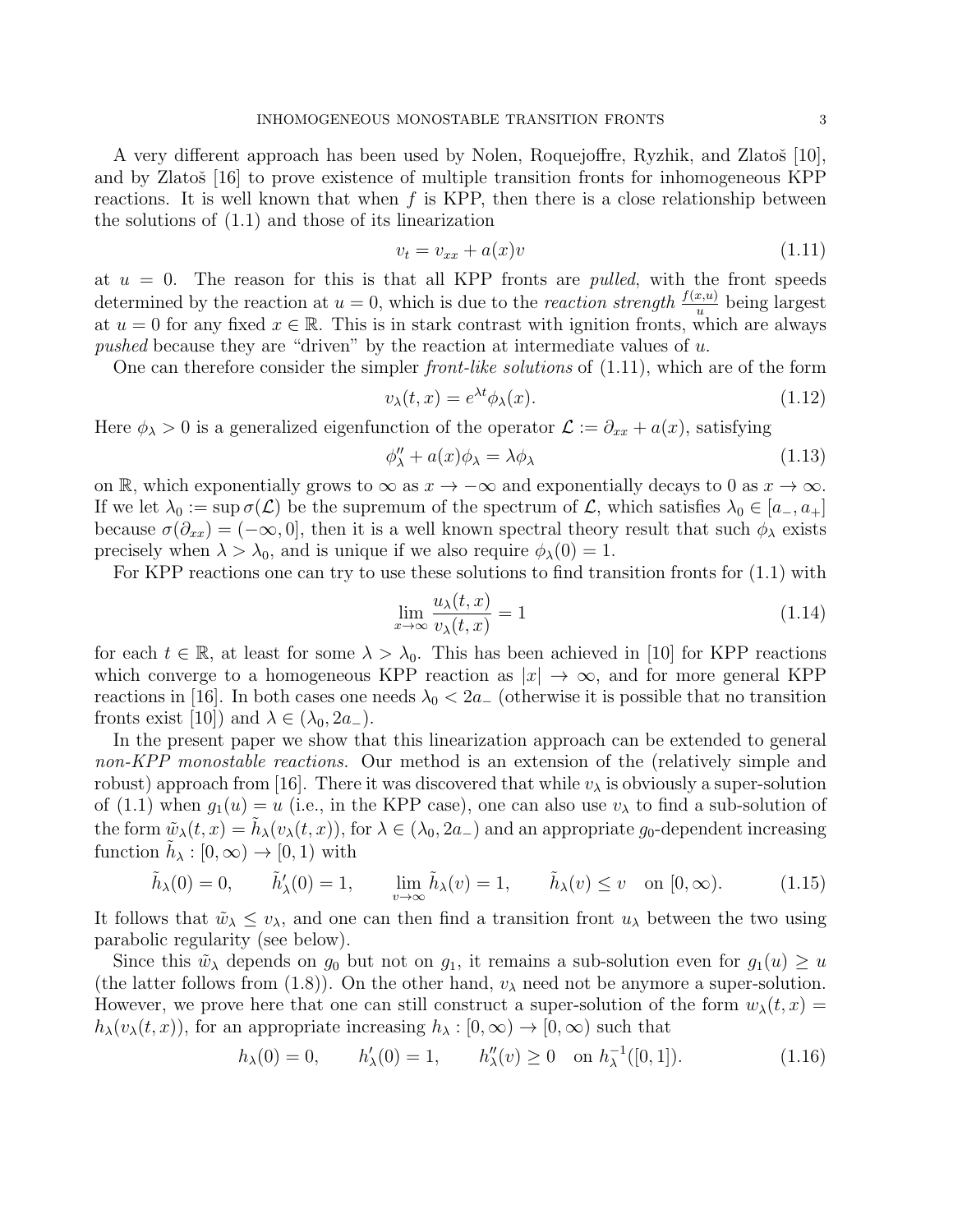Once again, we then find a transition front  $u_{\lambda}$  between  $\tilde{w}_{\lambda}$  and min $\{w_{\lambda}, 1\}$ .

Moreover, a result of Nadin [9] (see also [12]) shows that once some front exists, then also a (time-increasing) *critical front* exists. The latter is a transition front  $u<sub>C</sub>$  for (1.1) such that if  $u \neq u_C$  is any other transition front and  $u(t,x) = u_C(t,x)$  for some  $(t,x) \in \mathbb{R}^2$ , then

$$
[u_C(t, y) - u(t, y)](y - x) < 0
$$

for all  $y \neq x$ . That is, a critical front is the (unique up to time translation) "steepest" transition front for (1.1), and is the inhomogeneous version of the minimal speed front for homogeneous reactions. Indeed, if f is homogeneous, then  $u<sub>C</sub>$  is precisely the traveling front with the minimal speed  $c_0$ .

Thus we obtain the following result.

**Theorem 1.1.** Assume  $(1.4)$ – $(1.9)$ , let  $\nu := \sup_{u \in (0,1]} \frac{g_1(u)}{u} \geq 1$ , and let the supremum of the spectrum of  $\mathcal{L} := \partial_{xx} + a(x)$  be  $\lambda_0 := \sup \sigma(\mathcal{L}) \in [a_-, a_+]$ . If  $\lambda \in (\lambda_0, 2a_-)$  satisfies √

$$
\lambda \le 2a_- - \frac{2\sqrt{\nu - 1}}{\sqrt{\nu} + \sqrt{\nu - 1}} a_+, \tag{1.17}
$$

then (1.1) has a transition front  $u_\lambda$  with  $(u_\lambda)_t > 0$ , satisfying (1.14). In particular, if  $\lambda_0$  is smaller than the right-hand side of (1.17), then a critical front  $u_C$  also exists and  $(u_C)_t > 0$ .

Remarks. 1. If  $a(x) = f_u(x, 0)$  is constant on R, then  $\lambda_0 = a_- = a_+$ , so the right-hand side of (1.17) is always greater than  $\lambda_0$ . Thus a transition front exists for any  $g_0, g_1$  in this case.

2. The front  $u_{\lambda}$  does not have a constant speed in general, but when f is stationary ergodic in x, then it almost surely has an *asymptotic speed*  $c_{\lambda} > 0$  in the sense that if  $X(t)$  is the rightmost point such that  $u(t, X(t)) = \frac{1}{2}$ , then

$$
\lim_{|t| \to \infty} \frac{X(t)}{t} = c_{\lambda}.
$$

This is because the same claim holds for  $v_{\lambda}$  [16] and  $\tilde{h}_{\lambda}(v_{\lambda}) \leq u_{\lambda} \leq h_{\lambda}(v_{\lambda})$ .

3. The result also holds with  $v_{\lambda}$  replaced by more general solutions of (1.11) of the form  $v_\mu(t,x) \equiv \int_{\mathbb{R}} v_\lambda(t,x) d\mu(\lambda)$ , with  $\mu$  a finite non-negative non-zero Borel measure supported on a compact subset of  $(\lambda_0, 2a_-\lambda\sqrt{\nu-1}(\sqrt{\nu}+\sqrt{\nu-1})^{-1}a_+$  (or of  $(\lambda_0, 2a_-)$  if  $\nu = 1$ ).

4. The result also applies to the more general equation

$$
u_t = (A(x)u_x)_x + q(x)u_x + f(x, u)
$$

with

$$
0 < A_{-} \le A(x) \le A_{+} < \infty \qquad \text{and} \qquad |q(x)| \le q_{+} < \infty
$$
\nfor all  $x \in \mathbb{R}$ , provided that  $q_{+} \le 2\sqrt{(aA)_{-}}$  with  $(aA)_{-} := \inf_{x \in \mathbb{R}}[a(x)A(x)]$ , where

$$
\lambda_0 := \sup_{\psi \in H^1(\mathbb{R})} \frac{\int_{\mathbb{R}} [-A(x)\psi'(x)^2 + q(x)\psi'(x)\psi(x) + a(x)\psi(x)^2] dx}{\int_{\mathbb{R}} \psi(x)^2 dx} \quad (\ge a_-)
$$

and  $2a_$  is replaced in  $(1.17)$  by

$$
\lambda_1 := \inf_{x \in \mathbb{R}} \left\{ a(x) + \sqrt{(aA)_{-}} \left[ \sqrt{(aA)_{-}} - |q(x)| \right] A(x)^{-1} \right\} \quad (\le 2a_{-}).
$$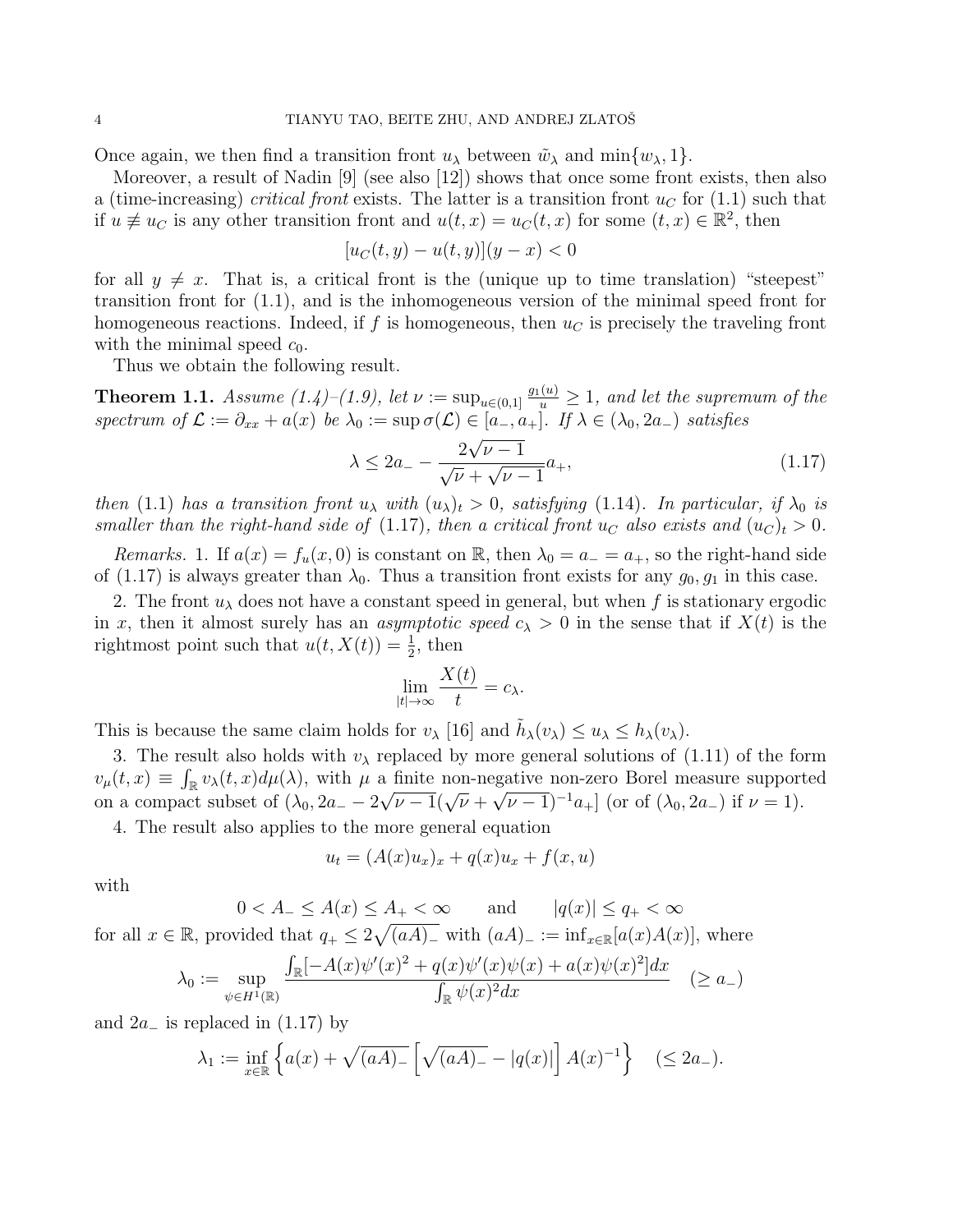We indicate the proofs of Remarks 2–4 after the proof of the theorem.

Our construction of the super-solution  $w_{\lambda}$  is of independent interest and extends to more general equations in several dimensions, possibly with time-dependent coefficients. Hence we state it here as a separate result.

**Lemma 1.2.** Let the function  $f(t, x, u) \geq 0$ , positive definite matrix  $A(t, x)$ , and vector field  $q(t,x)$  be all Lipschitz, with  $(t, x, u) \in (t_0, t_1) \times \mathbb{R}^d \times [0, 1]$  and some  $-\infty < t_0 < t_1 \leq \infty$ . Assume that  $a(t, x) \equiv f_u(t, x, 0) > 0$  exists,  $(1.4)$ - $(1.9)$  hold with  $(t, x) \in (t_0, t_1) \times \mathbb{R}^d$  in place of  $x \in \mathbb{R}^d$ , and define  $\nu := \sup_{u \in (0,1]} \frac{g_1(u)}{u} \geq 1$ . Let  $v > 0$  be a solution of

$$
v_t = \nabla \cdot (A(t, x)\nabla v) + q(t, x) \cdot \nabla v + a(t, x)v
$$

on 
$$
(t_0, t_1) \times \mathbb{R}^d
$$
. If  $\nu > 1$  and for some  $\alpha \le (\sqrt{\nu} - \sqrt{\nu - 1})^2$  (or for some  $\alpha < 1$  if  $\nu = 1$ ),  
\n
$$
\nabla v(t, x) \cdot A(t, x) \nabla v(t, x) \le \alpha a(t, x) v(t, x)^2
$$
\n(1.18)

holds for all  $(t, x) \in (t_0, t_1) \times \mathbb{R}^d$ , then there exist increasing functions  $\tilde{h}$  satisfying (1.15) and h satisfying (1.16) such that  $\tilde{w} := \tilde{h}(v)$  is a sub-solution of

$$
u_t = \nabla \cdot (A(t, x)\nabla u) + q(t, x) \cdot \nabla u + f(t, x, u)
$$
\n(1.19)

on  $(t_0, t_1) \times \mathbb{R}^d$  and  $w := h(v)$  is a super-solution on  $[(t_0, t_1) \times \mathbb{R}^d] \cap \{(t, x) \mid w(t, x) \leq 1\}.$ Therefore, if u solves (1.19) with

$$
\tilde{w}(t_0, x) \le u(t_0, x) \le \min\{w(t_0, x), 1\} \tag{1.20}
$$

for all  $x \in \mathbb{R}^d$ , then for all  $(t, x) \in (t_0, t_1) \times \mathbb{R}^d$  we have

$$
\tilde{w}(t, x) \le u(t, x) \le \min\{w(t, x), 1\}.
$$
\n(1.21)

Acknowledgements. All authors were supported in part by the NSF grant DMS-1056327. TT and BZ gratefully acknowledge the hospitality of the Department of Mathematics at the University of Wisconsin–Madison during the REU "Analysis and Differential Equations", where this research was performed.

### 2. Proof of Theorem 1.1 (using Lemma 1.2)

Let  $\lambda \in (\lambda_0, 2a_{-})$  and  $v = v_{\lambda}$  be from (1.12), with  $\phi = \phi_{\lambda} > 0$  from (1.13) with  $\lim_{x\to\infty}\phi(x) = 0$  and  $\phi(0) = 1$ . It is proved in [16, Proof of Theorem 1.1] that there exists a unique such  $\phi$  and it satisfies

$$
\phi'(x)^2 \le \alpha a_- \phi(x)^2 \tag{2.1}
$$

for  $\alpha := 1 - (2a - \lambda)a_{+}^{-1} < 1$  and all  $x \in \mathbb{R}$ , as well as

$$
\phi(x) \ge 2\phi(y) \tag{2.2}
$$

for some  $L < \infty$  and any  $y - x \geq L$ .  $\alpha$ <sub>/</sub>

Since  $\alpha \leq ($  $\overline{\nu} - \sqrt{\nu - 1}$ <sup>2</sup> is, by the definition of  $\alpha$ , equivalent to √

$$
\lambda \le 2a_- - \left[1 - \left(\sqrt{\nu} - \sqrt{\nu - 1}\right)^2\right]a_+ = 2a_- - \frac{2\sqrt{\nu - 1}}{\sqrt{\nu} + \sqrt{\nu - 1}}a_+
$$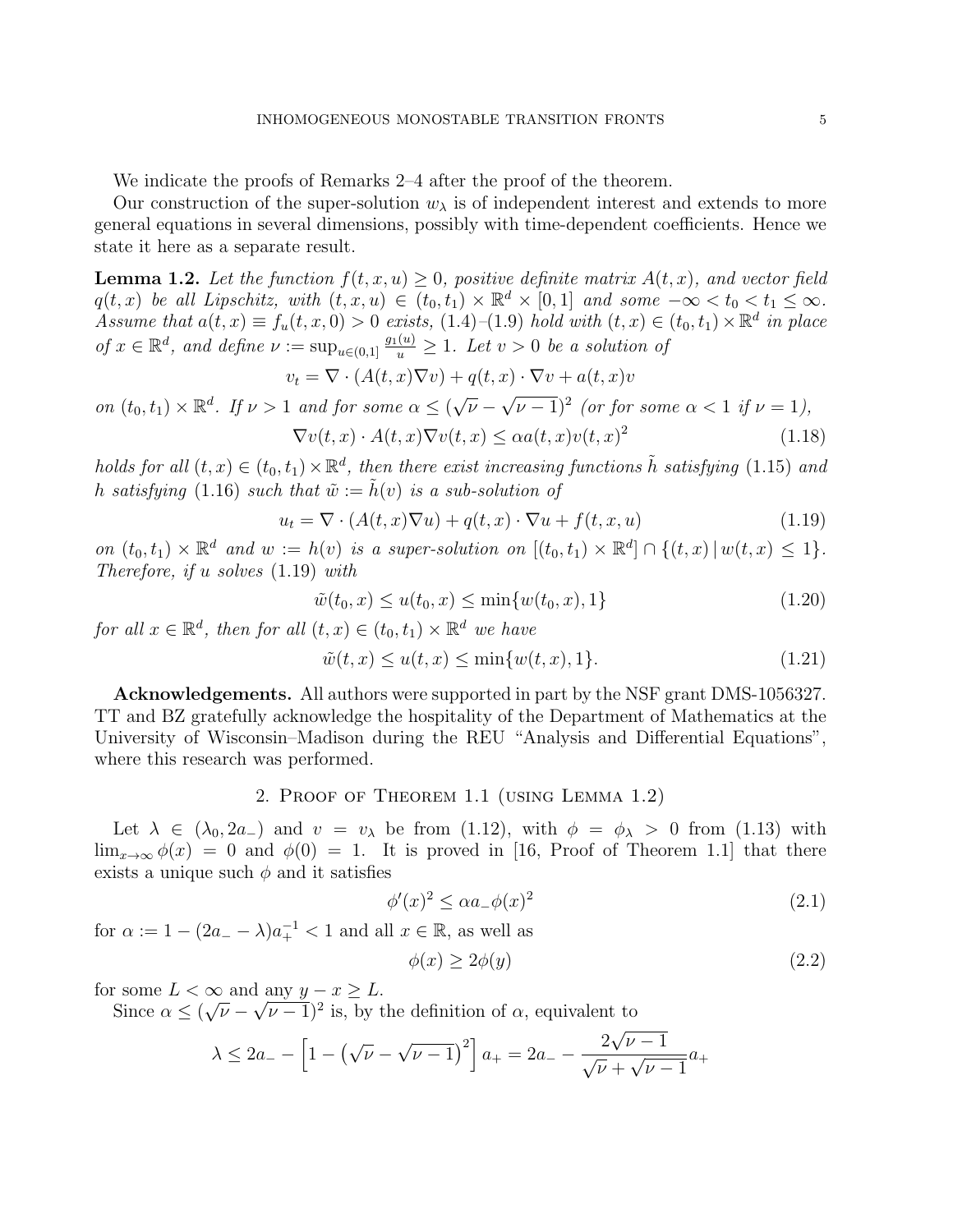(which is  $(1.17)$ ), Lemma 1.2 applies to v and  $(1.1)$ . Thus we have  $(1.21)$  and a standard limiting argument now recovers an entire solution to (1.1) between  $\tilde{w}$  and min $\{w, 1\}$ . We let  $u_n$  be the solution of (1.1) on  $(-n, \infty) \times \mathbb{R}$  with  $u_n(-n, x) := \tilde{w}(-n, x)$ . Since  $\tilde{w}(t, x) \leq$  $\min\{w(t,x),1\}$  because  $h(v) \geq v$  for  $v \in h^{-1}([0,1])$ , (1.20) is satisfied with  $t_0 := -n$  and we have (1.21) on  $(-n, \infty) \times \mathbb{R}$ . By parabolic regularity, there is a subsequence of  $\{u_n\}$  which converges, locally uniformly on  $\mathbb{R}^2$ , to an entire solution u of (1.1). We obviously have

$$
\tilde{w} \le u \le \min\{w, 1\},\tag{2.3}
$$

and (1.14) for  $u_{\lambda} := u$  follows from  $\tilde{h}'(0) = h'(0) = 1$ . We also have  $u_t \ge 0$ , because  $(u_n)_t \ge 0$ due to  $\tilde{w}_t = \tilde{h}'(v)v_t \ge 0$  and the maximum principle for  $(u_n)_t$  (which satisfies a linear equation and is non-negative at  $t = -n$ ). The strong maximum principle then gives  $u_t > 0$  because obviously  $u_t \neq 0$ . Finally, u is a transition front because the second limit in (1.2) follows from  $\lim_{x\to\infty}\phi(x)=0$  and (1.16), and (1.3) holds with

$$
L_{\varepsilon} := L \left[ \log_2 \left( \tilde{h}^{-1} (1 - \varepsilon) - h^{-1}(\varepsilon) \right) \right]
$$

due to  $(2.3)$  and  $(2.2)$  (with h, h from the lemma). The first limit in  $(1.2)$  is then obvious from  $u \leq 1$ , and the proof is finished by using the result from [9] for critical fronts.

The claim in Remark 2 is proved as an analogous statement in [16, Theorem 1.2].

The claim in Remark 3 holds because L can be chosen uniformly for all  $\lambda$  in the support of  $\mu$  [16] and so (2.2) holds with  $\phi(\cdot)$  replaced by  $v_{\mu}(t, \cdot)$ . Also,  $v_{\mu}$  satisfies (2.1) with  $\alpha$ corresponding to  $\lambda := \sup \sup \mu$ .

The claim in Remark 4 holds because (2.1) and (2.2) continue to hold in that case, albeit with  $2a_{-}$  replaced by  $\lambda_1$  in the definition of  $\alpha$  [16].

# 3. Proof of Lemma 1.2

Lemma 2.1 in [16] shows that there is an increasing  $\tilde{h} = \tilde{h}_{\lambda}$  as in (1.15) such that  $\tilde{w}(t, x) :=$  $h(v)$  is a sub-solution of (1.1) with the reaction min $\{f(x, u), a(x)u\}$  (which is a KPP reaction). Then  $\tilde{w}$  is also a sub-solution of (1.1), which yields the first inequality in (1.21).

We will next find an increasing  $h = h_{\lambda}$  as in (1.16) such that  $w(t, x) := h(v(t, x))$  will be a super-solution on the space-time domain where  $w(t, x) \leq 1$ , which will yield the second inequality in  $(1.21)$  because  $u \leq 1$  by the hypotheses. Our proof will be a super-solution counterpart to the sub-solution argument in [16, Lemma 2.1]; it was a little surprising to us that such a counterpart argument can be found for non-KPP reactions.

If h is as in  $(1.16)$ , then  $(1.18)$  shows that

$$
w_t - \nabla \cdot (A \nabla w) - q \cdot \nabla w = h'(v)[v_t - \nabla \cdot (A \nabla v) - q \cdot \nabla v] - h''(v)\nabla v \cdot A \nabla v
$$
  
=  $h'(v)av - h''(v)\nabla v \cdot A \nabla v$   

$$
\geq a[vh'(v) - \alpha v^2 h''(v)]
$$

when  $w(t, x) \leq 1$ . We can then conclude that w is a super-solution of (1.1) where  $w(t, x) \leq 1$ once we show that on  $h^{-1}([0,1])$  we also have

$$
vh'(v) - \alpha v^2 h''(v) \ge g_1(h(v)).
$$
\n(3.1)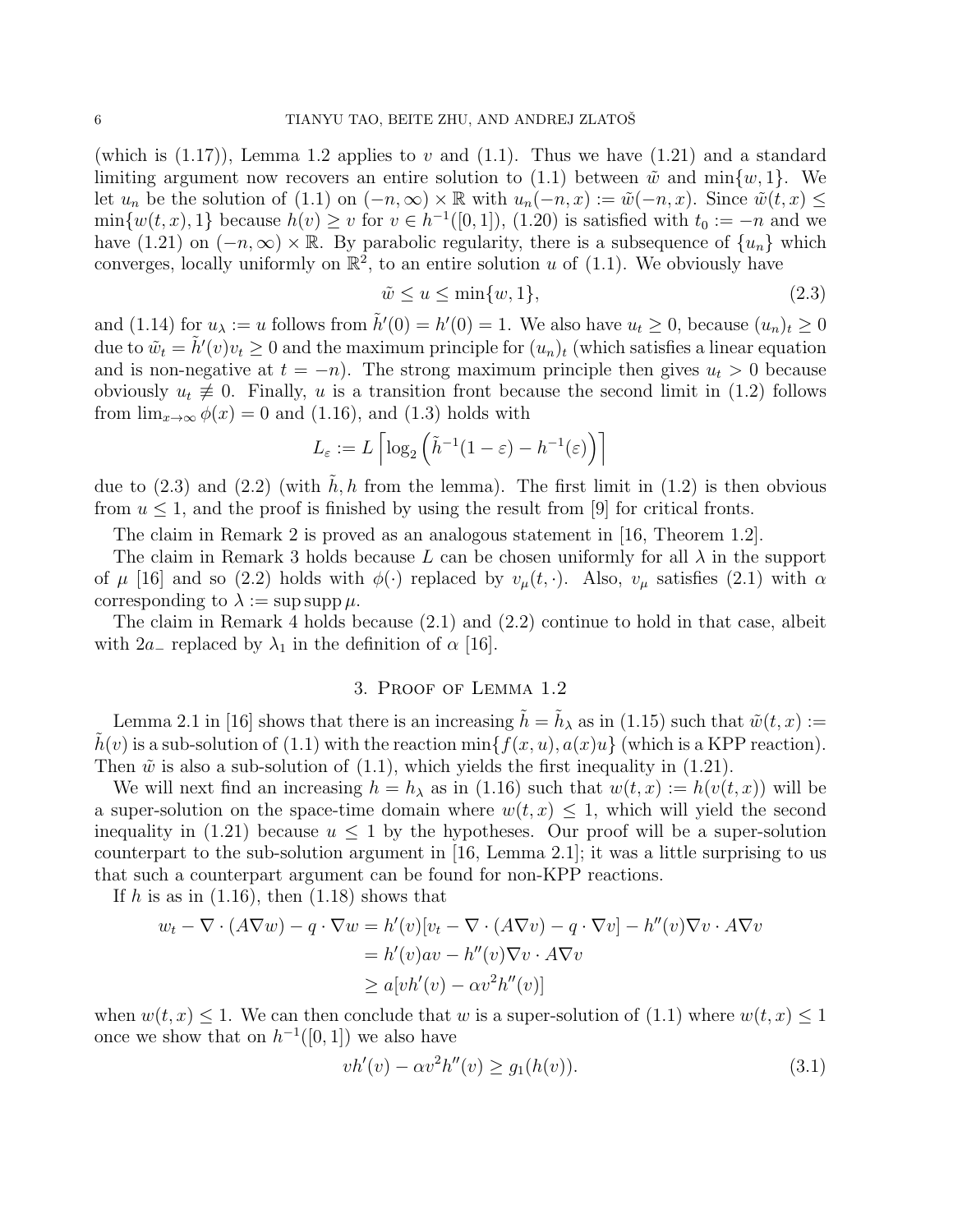It therefore remains to find h satisfying (1.16) and (3.1). We let  $c := \alpha^{1/2} + \alpha^{-1/2}$  and notice that since  $\gamma + \gamma^{-1} \ge 2\sqrt{\nu}$  for all positive  $\gamma \le \sqrt{\nu} - \sqrt{\nu - 1}$ , the hypothesis  $\alpha \le (\sqrt{\nu} - \sqrt{\nu - 1})^2$ yields  $c \geq 2\sqrt{\nu}$ . Next let U be the unique solution to the ODE

$$
U'' + cU' + g_1(U) = 0 \tag{3.2}
$$

on  $[s_0, \infty)$ , with

$$
U(s_0) = 1
$$
 and  $U'(s_0) = -\sqrt{\alpha}g_1(1)$ , (3.3)

where  $s_0 \in \mathbb{R}$  will be chosen later. (This is the ODE that would be satisfied by the traveling front profile with speed c for the homogeneous reaction  $g_1(u)$  if we had  $g_1(1) = 0$ ; this profile would then also satisfy  $\lim_{s\to\infty} U(s) = 1$  and  $\lim_{s\to\infty} U'(s) = 0$  instead of (3.3).)

Notice that  $U'(s_0) \geq -\frac{c}{2}$  because  $g_1(1) \leq \nu$  and

$$
\sqrt{\alpha} \le (\sqrt{\nu} + \sqrt{\nu - 1})^{-1} \le \nu^{-1/2}.
$$

Let  $V(s) := U'(s)$ , and consider the curve  $\theta := \{(U(s), V(s))\}_{s \geq s_0}$ . It is easy to see that  $\theta$ cannot leave the closed triangle T in the  $(U, V)$  plane with sides  $V = 0, U = 1$ , and  $V = -\frac{c}{2}$  $\frac{c}{2}U$ . This is because  $(U(s_0), V(s_0)) \in T$  and on  $\partial T$ , the vector field  $(V, -cV - g_1(U))$  either points inside T or is parallel to  $\partial T$ . Here we use  $c \geq 2\sqrt{\nu}$  to obtain on the third side

$$
\left(\frac{c}{2}, 1\right) \cdot \left(-\frac{c}{2}U, -c\left(-\frac{c}{2}U\right) - g_1(U)\right) = \frac{c^2}{4}U - g_1(U) \ge \nu U - g_1(U) \ge 0. \tag{3.4}
$$

It follows that  $U'(s) < 0$  on  $[s_0, \infty)$ , and since  $g_1(U(s)) > 0$ ,  $U(s)$  cannot have local minima on  $[s_0, \infty)$ . Hence  $\lim_{s\to\infty} U(s)$  exists and  $\lim_{s\to\infty} U'(s) = 0$ . Finally,  $g_1 > 0$  on  $(0, 1]$  yields  $\lim_{s\to\infty} U(s) = 0.$ 

We now define  $h(0) := 0$  and

$$
h(v) := U(-\alpha^{-1/2} \ln v) \tag{3.5}
$$

for  $v \in (0, e^{-\sqrt{\alpha} s_0}]$ , so h is increasing and continuous at 0, with  $h(e^{-\sqrt{\alpha} s_0}) = 1$  (we then extend h onto  $[0, \infty)$  arbitrarily, only requiring that it be increasing). Since  $c > 2\sqrt{g_1'(0)} = 2$  and

$$
\int_0^1 \frac{g_1(u) - u}{u^2} du < \infty
$$

by (1.7) and (1.9), a result of Uchiyama [13, Lemma 2.1] shows  $\lim_{s\to\infty}U(s)e^{\sqrt{\alpha}s} \in (0,\infty)$ . (This result assumes  $g_1(1) = 0$  but we can extend  $g_1, U$  to  $[0,2]$  so that  $g_1(2) = 0$  and U satisfies (3.2), and then apply [13] to  $\tilde{g}(u) := \frac{1}{2}g_1(2u)$  and the function  $\tilde{U}(s) := \frac{1}{2}U(s)$ .

If we now pick the unique  $s_0$  in (3.3) such that  $\lim_{s\to\infty} U(s)e^{\sqrt{\alpha}s} = 1$  (notice that (3.2) is an autonomous ODE), we obtain  $h'(0) = 1$ . We also have  $(3.1)$  on  $[0, e^{-\sqrt{\alpha} s_0}]$  because on that interval, (3.2) immediately yields

$$
\alpha v^2 h''(v) - v h'(v) + g_1(h(v)) = 0.
$$
\n(3.6)

It therefore remains to show that  $h''(v) \geq 0$  on  $[0, e^{-\sqrt{\alpha} s_0}]$ . Due to (3.6) and (3.5), this is equivalent to √

$$
-U'(s) \ge \sqrt{\alpha} \, g_1(U(s)) \tag{3.7}
$$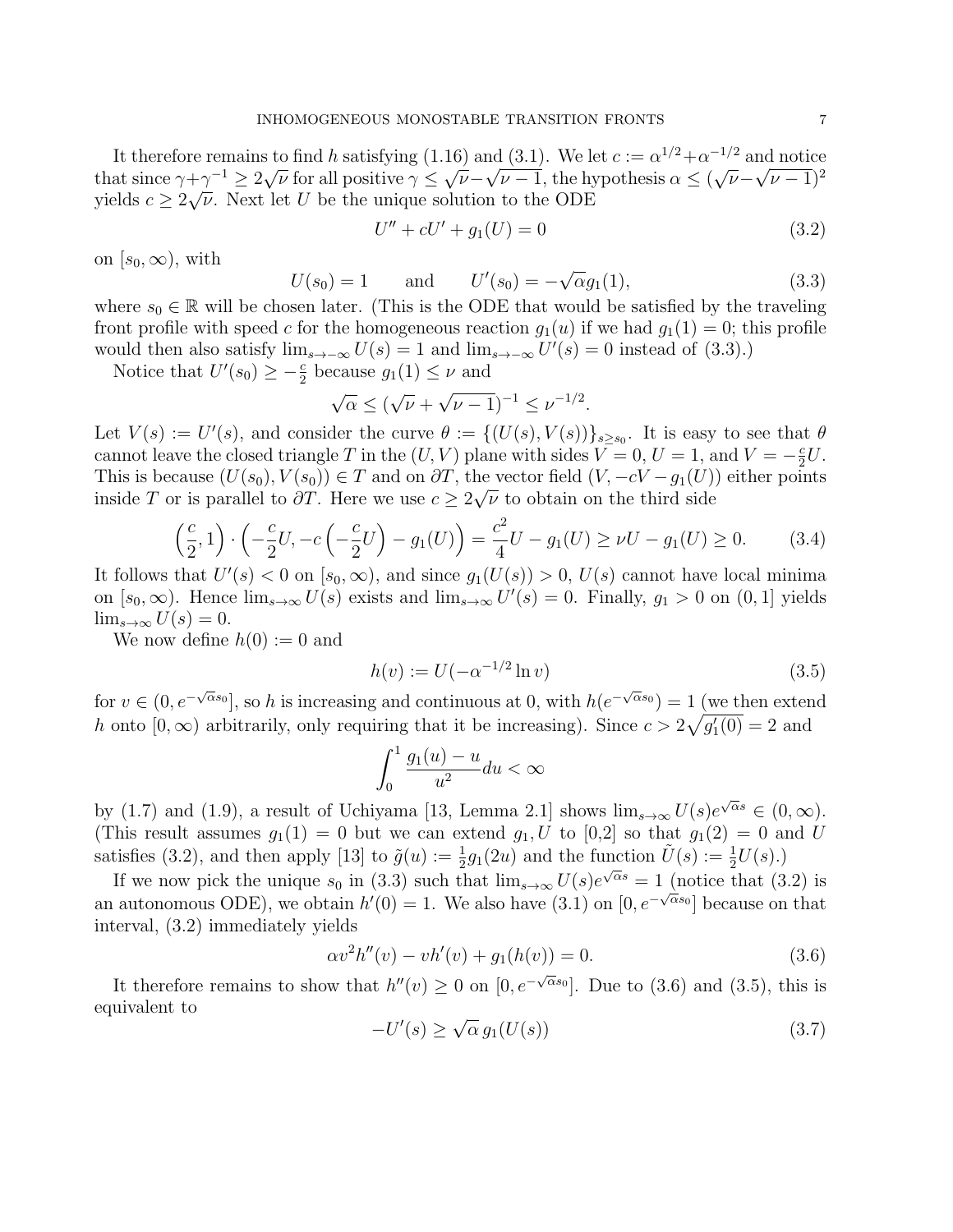for  $s \geq s_0$ . Thus we need to show that  $\theta$  stays at or below  $\psi := \{ (U(s), -\theta) \}$ √  $\overline{\alpha} g_1(U(s)))\}_{s\geq s_0}.$ This is true at  $s = s_0$  by the definition of U, so it is sufficient to show that on  $\psi$ , the vector field  $(V, -cV - g_1(U))$  points either below or is parallel to  $\psi$ . This holds because the normal if the unit  $(v, -cv - g_1(v))$  points either below of is parallel to  $\psi$ .<br>vector to  $\psi$  pointing down is  $(\sqrt{\alpha} g_1'(U)V, V)$ , so on  $\psi$  we have

$$
(V, -cV - g_1(U)) \cdot (\sqrt{\alpha} g_1'(U)V, V) = \alpha^{1/2} g_1'(U)V^2 - (\alpha^{1/2} + \alpha^{-1/2})V^2 - \alpha^{1/2} g_1(U)\alpha^{-1/2}V
$$
  
=  $\alpha^{1/2}(g_1'(U) - 1)V^2$ ,

which is non-negative due to (1.8) and  $U(s) \leq 1$  for  $s \geq s_0$ . It follows that  $h''(v) \geq 0$  on  $[0, e^{-\sqrt{\alpha}s_0}]$  and so h satisfies (1.16) and (3.1). The proof is finished.

#### **REFERENCES**

- [1] D.G. Aronson and H.F. Weinberger, Multidimensional nonlinear diffusion arising in population genetics, Adv. in Math. 30 (1978), 33–76.
- [2] H. Berestycki, The influence of advection on the propagation of fronts in reaction-diffusion equations, Nonlinear PDEs in Condensed Matter and Reactive Flows, NATO Science Series C, 569, H. Berestycki and Y. Pomeau eds, Kluwer, Doordrecht, 2003.
- [3] H. Berestycki and F. Hamel, Generalized transition waves and their properties, Comm. Pure Appl. Math 65 (2012), 592–648.
- [4] R. Fisher, The wave of advance of advantageous genes, Ann. Eugenics 7 (1937), 355–369.
- [5] A.N. Kolmogorov, I.G. Petrovskii and N.S. Piskunov, Étude de l'équation de la chaleur de matière et son application à un problème biologique, Bull. Moskov. Gos. Univ. Mat. Mekh.  $1$  (1937), 1–25.
- [6] H. Matano, talks at several conferences.
- [7] A. Mellet, J. Nolen, J.-M. Roquejoffre and L. Ryzhik, Stability of generalized transition fronts, Commun. PDE 34 (2009), 521–552.
- [8] A. Mellet, J.-M. Roquejoffre and Y. Sire, Generalized fronts for one-dimensional reaction-diffusion equations, Discrete Contin. Dyn. Syst. 26 (2010), 303–312.
- [9] G. Nadin, Critical travelling waves for general heterogeneous one dimensional reaction-diffusion equation, Ann. Inst. H. Poincaré Anal. Non Linéaire, to appear.
- [10] J. Nolen, J.-M. Roquejoffre, L. Ryzhik, and A. Zlatoš, Existence and non-existence of Fisher-KPP transition fronts, Arch. Ration. Mech. Anal. 203 (2012), 217–246.
- [11] J. Nolen and L. Ryzhik, Traveling waves in a one-dimensional heterogeneous medium, Ann. Inst. H. Poincaré Anal. Non Linéaire **26** (2009), 1021–1047.
- [12] W. Shen, Traveling waves in diffusive random media, J. Dynam. Differ. Equat. 16 (2004), 1011–1060.
- [13] K. Uchiyama, The behavior of solutions of some non-linear diffusion equations for large time, J. Math. Kyoto Univ. 18 (1978), 453–508.
- [14] S. Vakulenko and V. Volpert, Generalized travelling waves for perturbed monotone reaction-diffusion systems, Nonlinear Anal. 46 (2001), 757–776.
- [15] J. Xin, Front propagation in heterogeneous media, SIAM Rev. 42 (2000), 161–230.
- [16] A. Zlatoš, Transition fronts in inhomogeneous Fisher-KPP reaction-diffusion equations, J. Math. Pures Appl. 98 (2012), 89–102.
- [17] A. Zlatoš, *Generalized traveling waves in disordered media: Existence, uniqueness, and stability*, Arch. Ration. Mech. Anal. 208 (2013), 447–480.

University of Wisconsin, Madison, WI 53706, USA, Email: ttao@wisc.edu

University of California, Berkeley, CA 94720, USA, Email: jupiter ju@berkeley.edu